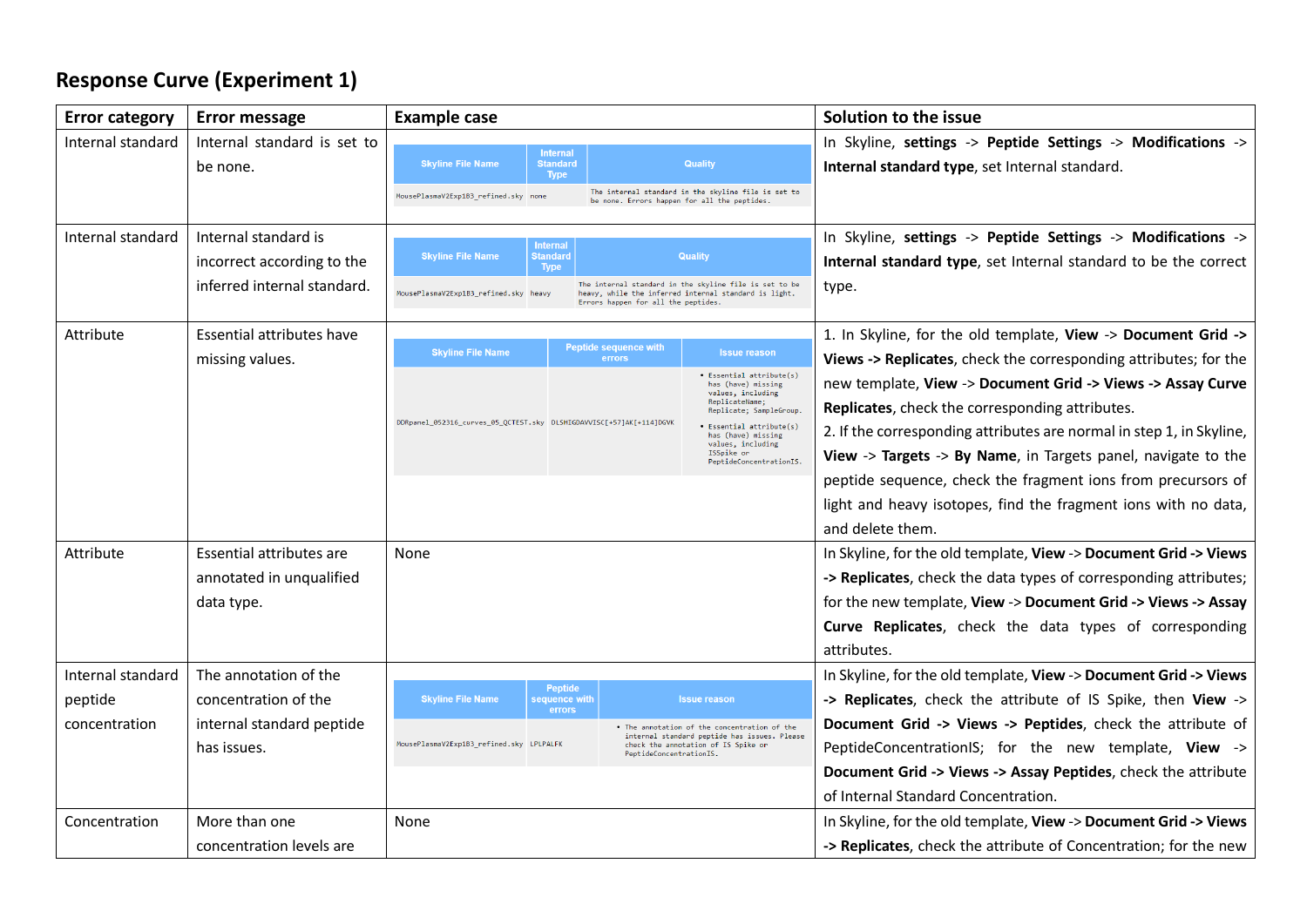|                                  | needed.                                                                                                                                                                                              |                                                           |                                           |                                                                                                                                                                                                                                                       | template, View -> Document Grid -> Views -> Assay Curve<br>Replicates, check the attribute of Analyte Concentration.                                                                                                                                                                                                                                                                             |
|----------------------------------|------------------------------------------------------------------------------------------------------------------------------------------------------------------------------------------------------|-----------------------------------------------------------|-------------------------------------------|-------------------------------------------------------------------------------------------------------------------------------------------------------------------------------------------------------------------------------------------------------|--------------------------------------------------------------------------------------------------------------------------------------------------------------------------------------------------------------------------------------------------------------------------------------------------------------------------------------------------------------------------------------------------|
| Light and<br>Medium isotope      | Both light and medium<br>isotope labels are found in<br>the peptide.                                                                                                                                 | None                                                      |                                           |                                                                                                                                                                                                                                                       | In Skyline, in the Targets panel, navigate to the peptide with<br>errors, click each fragment ion to check its isotope label type.                                                                                                                                                                                                                                                               |
| Area values of<br>heavy or light | More than one area values<br>of heavy or light isotope                                                                                                                                               | <b>Skyline File Name</b>                                  | <b>Peptide</b><br>sequence<br>with errors | <b>Issue reason</b>                                                                                                                                                                                                                                   | In Skyline, in the Targets panel, navigate to the peptide with<br>errors, click each fragment ion and check the Peak Areas -                                                                                                                                                                                                                                                                     |
| Isotope                          | exist for the combination<br>of protein,<br>peptidemodifiedsequence,<br>precursorcharge,<br>productcharge,<br>fragmention, replicate,<br>concentration,<br>samplegroup, isspike and<br>isotopelabel. | 20160720_MousePlasmaExp1Batch5_refined.sky ETPAASEAPSSAAK |                                           | More than one area values of heavy<br>or light isotope exist for the<br>combination of protein,<br>peptidemodifiedsequence,<br>precursorcharge, productcharge,<br>fragmention, replicate,<br>concentration, samplegroup, isspike<br>and isotopelabel. | Replicate Comparison panel, more than one Peak Area value<br>could be observed in one Replicate. Re-import the data related<br>to the peptide into the current Skyline document to make sure<br>there is one area value of heavy or light isotope kept.                                                                                                                                          |
| Fragment ion                     | In response curve, no<br>fragment ion with both<br>heavy and light isotopes<br>exists.                                                                                                               | None                                                      |                                           |                                                                                                                                                                                                                                                       | In Skyline, in the Targets panel, navigate to the peptide with<br>errors, click each fragment ion (heavy or light isotope) and check<br>the Peak Area value in Peak Areas - Replicate Comparison<br>panel. Re-import the data related to the peptide into the current<br>Skyline document to make sure the heavy and light isotope<br>appear only one time for the fragment ions of the peptide. |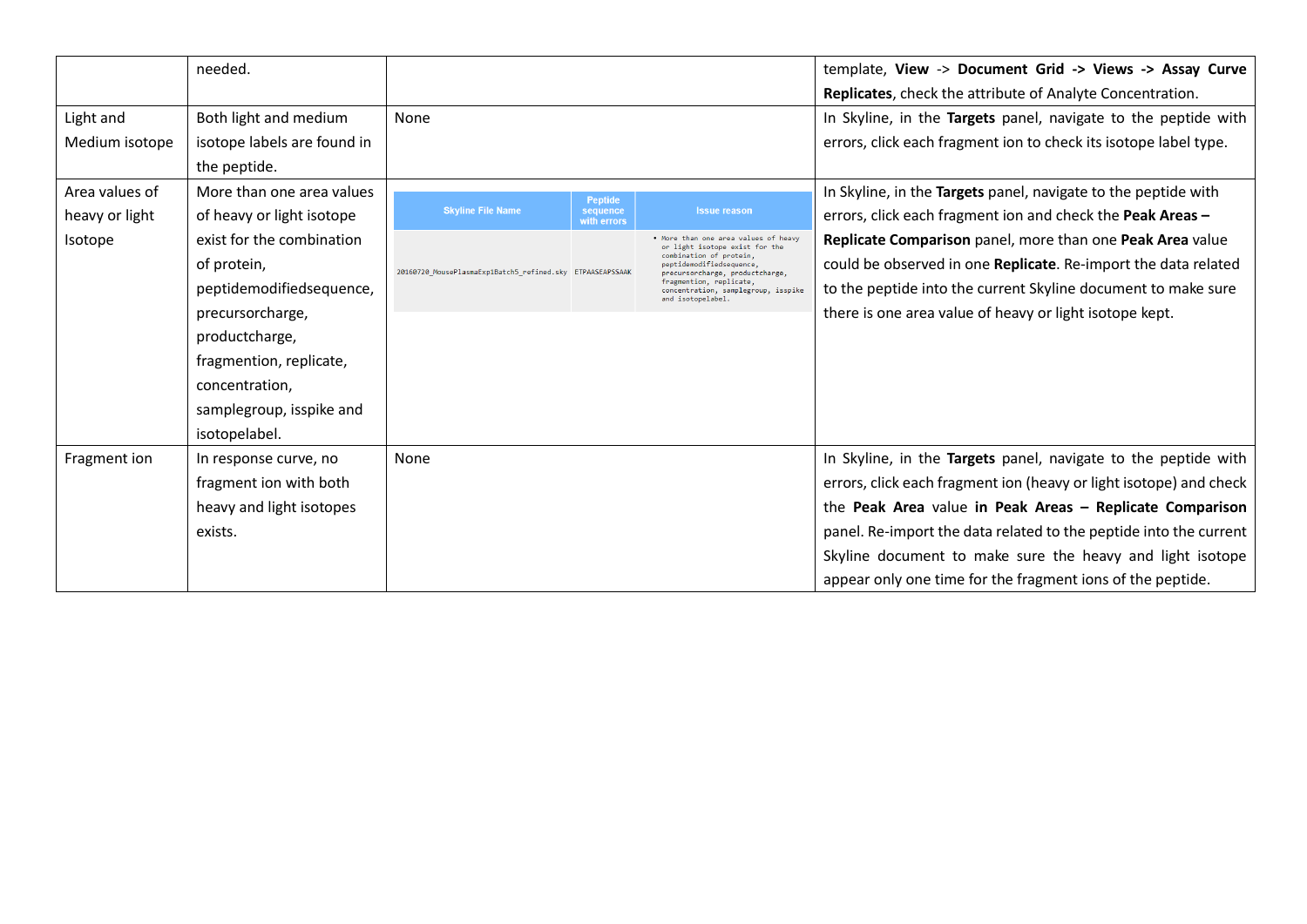| <b>Warning</b>                  | <b>Warning message</b>                                                                                        | <b>Example case</b>                                                                                                                                                                                                                                             | Solution to the issue                                                                           |
|---------------------------------|---------------------------------------------------------------------------------------------------------------|-----------------------------------------------------------------------------------------------------------------------------------------------------------------------------------------------------------------------------------------------------------------|-------------------------------------------------------------------------------------------------|
| category                        |                                                                                                               |                                                                                                                                                                                                                                                                 |                                                                                                 |
| Fragment ion                    | the<br>In response curve,<br>number of fragment ions<br>with both heavy and light<br>isotopes is less than 3. | In response curve, only two fragment ions 2.y4.1, 2.y5.1 (with<br>both heavy and light isotopes) exist.<br>Analyte: Q96B36.LNT[+80]SDFQK<br>$1.5 -$<br>Transition<br>$2$ SUM.<br>$2$ y4.1<br>$2$ 2.y5.1<br>$0.0 -$<br>10<br>Theoretical Concentration (fmol/uL) | Check the response curve graph to make further decisions.                                       |
| Bad<br>linear<br>regression fit | The coefficient of variance<br>of slopes of the fragment<br>ions is larger than 0.5.                          | Analyte: O95819.VYPLINR<br>Transition<br>$+ 2b5.1$<br>$+ 2s$ UM.<br>$40 -$<br>$2y4.1$<br>$2y5.1$<br>Peak Area Ratio<br>$10 -$<br>$\mathbb{O}$<br>15<br>10<br>20<br>Theoretical Concentration (fmol/uL)                                                          | Check the slopes of the fragment ions in the response curve graph<br>to make further decisions. |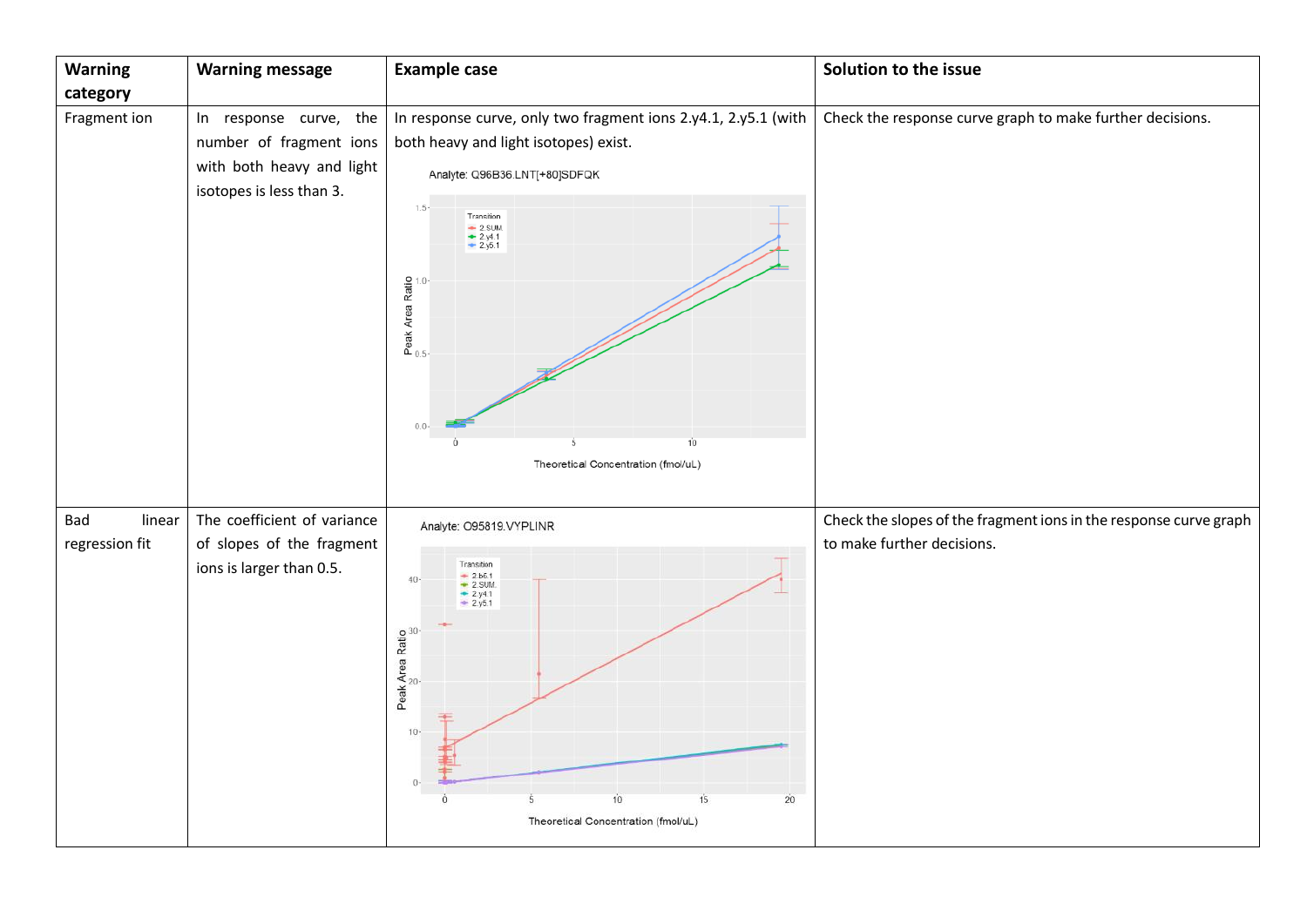| <b>Bad linear</b><br>regression fitting | The fit of the linear<br>regression model is poor<br>due to $R^2$ < 0.5 or $p > 0.05$<br>in the significance test for<br>linear regression. | Analyte: Q92851.HEDILSILTAVNDDVSR<br>$30 -$<br>Transition<br>$ + 3.57.1$<br>$-3.5$ UM.<br>$-3.96.1$<br>$-3.97.1$<br>Peak Area Ratio<br>$\Omega$<br>5.0<br>7.5<br>10.0<br>2.5<br>0.0<br>Theoretical Concentration (fmol/uL) | Check the response curve graph to make further decisions. |
|-----------------------------------------|---------------------------------------------------------------------------------------------------------------------------------------------|----------------------------------------------------------------------------------------------------------------------------------------------------------------------------------------------------------------------------|-----------------------------------------------------------|
| <b>Bad linear</b><br>regression fitting | The exponent of the fitted<br>power function for the<br>fragment ion data is not<br>between 0.75 and 1.25                                   | None                                                                                                                                                                                                                       | Check the response curve graph to make further decisions. |
| High variance                           | Not all of the transition<br>ratios of the fragment ion<br>are within 30% of the<br>mean when checking the<br>samples above the LLOQ        | None                                                                                                                                                                                                                       | Check the response curve graph to make further decisions. |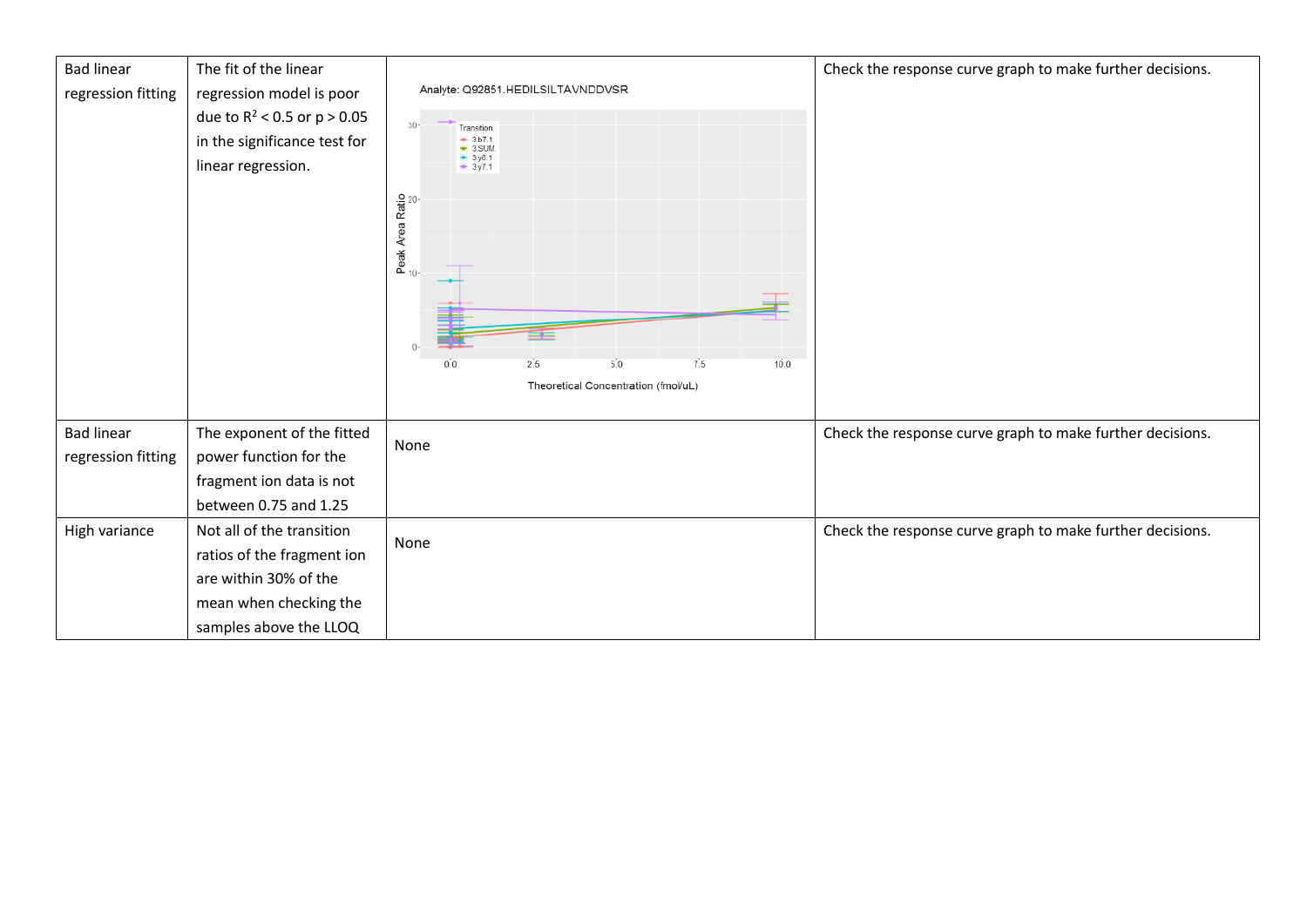# **Repeatability (Experiment 2)**

| <b>Error category</b> | <b>Error message</b>           | <b>Example case</b>                                                   |                                                                                                                                   |                                                                      | Solution to the issue                                            |
|-----------------------|--------------------------------|-----------------------------------------------------------------------|-----------------------------------------------------------------------------------------------------------------------------------|----------------------------------------------------------------------|------------------------------------------------------------------|
| Internal standard     | Internal standard is set to    | None                                                                  |                                                                                                                                   |                                                                      | In Skyline, settings -> Peptide Settings -> Modifications ->     |
|                       | be none.                       |                                                                       |                                                                                                                                   |                                                                      | Internal standard type, set Internal standard.                   |
| Internal standard     | Internal standard is           | <b>Internal</b>                                                       |                                                                                                                                   |                                                                      | In Skyline, settings -> Peptide Settings -> Modifications ->     |
|                       | incorrect according to the     | <b>Skyline File Name</b><br><b>Standard</b><br><b>Type</b>            | <b>Quality</b>                                                                                                                    |                                                                      | Internal standard type, set Internal standard to be the correct  |
|                       | inferred internal standard.    | TCGA glyco 26<br>light<br>peps_repeatability.sky<br>all the peptides. | The internal standard in the skyline file is set to be light,<br>while the inferred internal standard is heavy. Errors happen for |                                                                      | type.                                                            |
| Attribute             | Essential attributes have      |                                                                       |                                                                                                                                   |                                                                      | In Skyline, for the old template, View -> Document Grid -> Views |
|                       | missing values.                | <b>Skyline File Name</b>                                              | <b>Peptide sequence with errors</b>                                                                                               | <b>Issue reason</b>                                                  | -> Replicates, check the corresponding attributes; for the new   |
|                       |                                |                                                                       |                                                                                                                                   | · Essential<br>attribute(s) has<br>(have) missing                    | template, View -> Document Grid -> Views -> Assay                |
|                       |                                | DDRpanel_052316_repeatability_03_QCTEST.sky                           | LSLEFPSGYPYNAPTVK, precursor<br>change: 2                                                                                         | values,<br>including<br>Replicate;<br>Concentration;<br>SampleGroup. | Repeatability Replicates, check the corresponding attributes.    |
|                       |                                |                                                                       |                                                                                                                                   |                                                                      |                                                                  |
| Attribute             | attributes<br>Essential<br>are | None                                                                  |                                                                                                                                   |                                                                      | In Skyline, for the old template, View -> Document Grid -> Views |
|                       | using uncontrolled terms.      |                                                                       |                                                                                                                                   |                                                                      | -> Replicates, check the corresponding attributes; for the new   |
|                       |                                |                                                                       |                                                                                                                                   |                                                                      | template, View -> Document Grid -> Views -> Assay                |
|                       |                                |                                                                       |                                                                                                                                   |                                                                      | Repeatability Replicates, check the corresponding attributes.    |
| Attribute             | Essential<br>attributes<br>are | None                                                                  |                                                                                                                                   |                                                                      | In Skyline, for the old template, View -> Document Grid -> Views |
|                       | annotated in unqualified       |                                                                       |                                                                                                                                   |                                                                      | -> Replicates, check the data type of the corresponding          |
|                       | data type.                     |                                                                       |                                                                                                                                   |                                                                      | attributes; for the new template, View -> Document Grid ->       |
|                       |                                |                                                                       |                                                                                                                                   |                                                                      | Views -> Assay Repeatability Replicates, check the data type of  |
|                       |                                |                                                                       |                                                                                                                                   |                                                                      | the corresponding attributes.                                    |
| Light and             | Both light and medium          | None                                                                  |                                                                                                                                   |                                                                      | In Skyline, in the Targets panel, navigate to the peptide with   |
| Medium isotope        | isotope labels are found in    |                                                                       |                                                                                                                                   |                                                                      | errors, click each fragment ion to check its isotope label type. |
|                       | the peptide with a specific    |                                                                       |                                                                                                                                   |                                                                      |                                                                  |
|                       | charge.                        |                                                                       |                                                                                                                                   |                                                                      |                                                                  |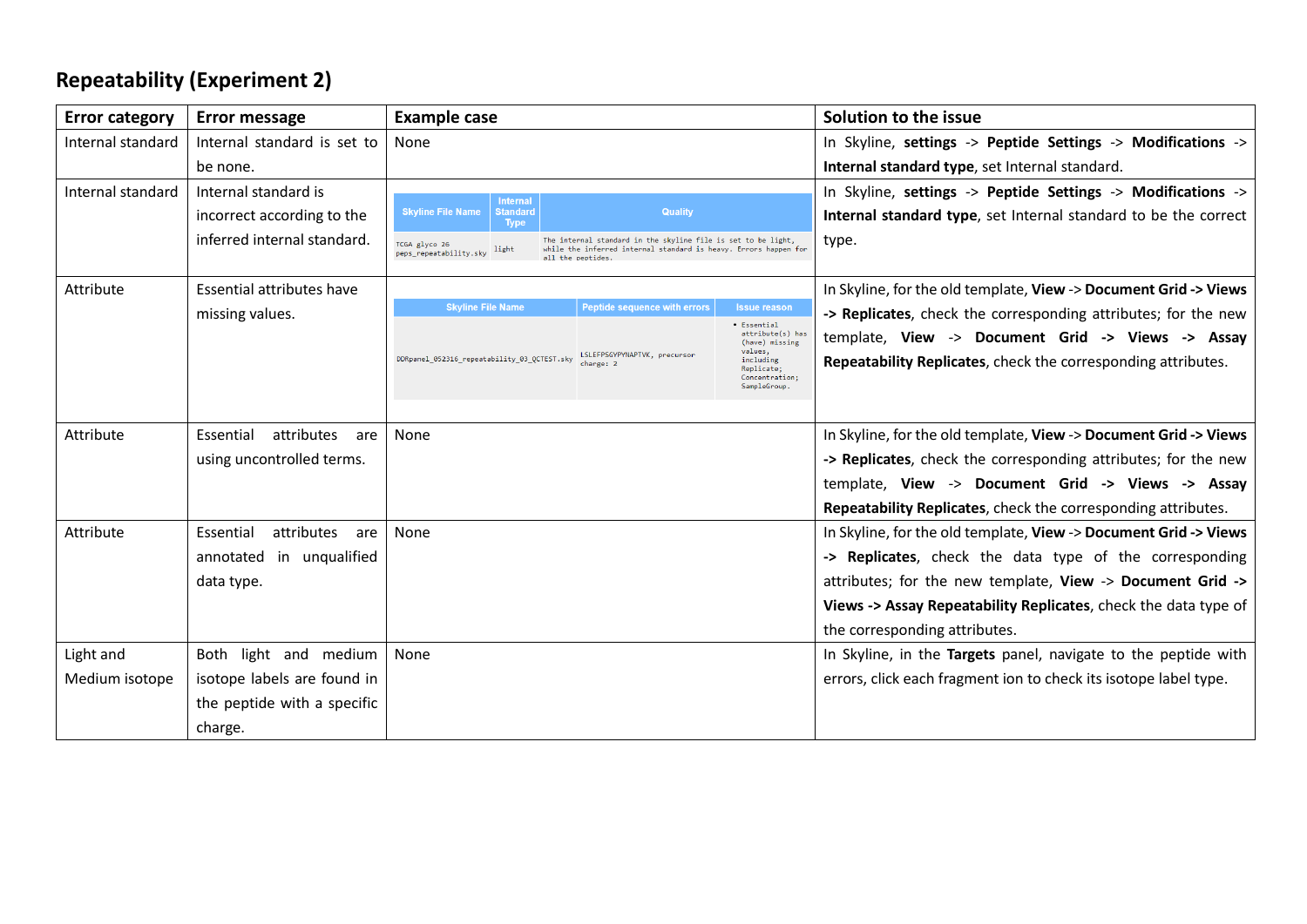| Area values of | The number of light        |                          | <b>Peptide</b>                                                                                                                               |                                                                                                                                                                                                                                                                                                                                                                                          | In Skyline, for the old template, View -> Document Grid ->         |
|----------------|----------------------------|--------------------------|----------------------------------------------------------------------------------------------------------------------------------------------|------------------------------------------------------------------------------------------------------------------------------------------------------------------------------------------------------------------------------------------------------------------------------------------------------------------------------------------------------------------------------------------|--------------------------------------------------------------------|
| heavy or light | isotopes or heavy isotopes | <b>Skyline File Name</b> | sequence with<br><b>errors</b>                                                                                                               | <b>Issue reason</b>                                                                                                                                                                                                                                                                                                                                                                      | Views -> Replicates, check the values of the attribute of          |
| Isotope        | is not one due to wrongly  |                          |                                                                                                                                              | • For b2 (1+): 2 heavy isotopes 2 light<br>isotopes due to multiple values in                                                                                                                                                                                                                                                                                                            | Replicate for the problematic replicate names, for example,        |
|                | annotated values in        |                          | DFALONPGVVPR,<br>MousePlasmaExp2B3_Refined.sky precursor charge:                                                                             | attributes: replicate_name (Day4_Std3_R01  <br>Day4 Std3 R03). For b3 (1+): 2 heavy isotopes<br>2 light isotopes due to multiple values in<br>attributes: replicate_name (Day4_Std3_R01  <br>Day4_Std3_R03). For y2 (1+): 2 heavy isotopes<br>2 light isotopes due to multiple values in<br>attributes: replicate_name (Day4_Std3_R01  <br>Day4 Std3 R03). For y3 (1+): 2 heavy isotopes | correct the values of the attribute of Replicate for the replicate |
|                | attributes.                |                          |                                                                                                                                              |                                                                                                                                                                                                                                                                                                                                                                                          | name of Day4_Std3_R01 and Day4_Std3_R03. In Skyline, for the       |
|                |                            |                          |                                                                                                                                              |                                                                                                                                                                                                                                                                                                                                                                                          | old template, View -> Document Grid -> Views -> Replicates,        |
|                |                            |                          | 2 light isotopes due to multiple values in<br>attributes: replicate_name (Day4_Std3_R01  <br>Day4 Std3 R03). For $y6(1+)$ : 2 heavy isotopes | check the values of the attribute of Replicate for the                                                                                                                                                                                                                                                                                                                                   |                                                                    |
|                |                            |                          |                                                                                                                                              | 2 light isotopes due to multiple values in<br>attributes: replicate name (Day4 Std3 R01  <br>Day4 Std3 R03).                                                                                                                                                                                                                                                                             | problematic replicate names; for the new template, View ->         |
|                |                            |                          |                                                                                                                                              |                                                                                                                                                                                                                                                                                                                                                                                          | Document Grid -> Views -> Assay Repeatability Replicates,          |
|                |                            |                          |                                                                                                                                              |                                                                                                                                                                                                                                                                                                                                                                                          | check the values of the attribute of Replicate Number for the      |
|                |                            |                          |                                                                                                                                              |                                                                                                                                                                                                                                                                                                                                                                                          | problematic replicate names.                                       |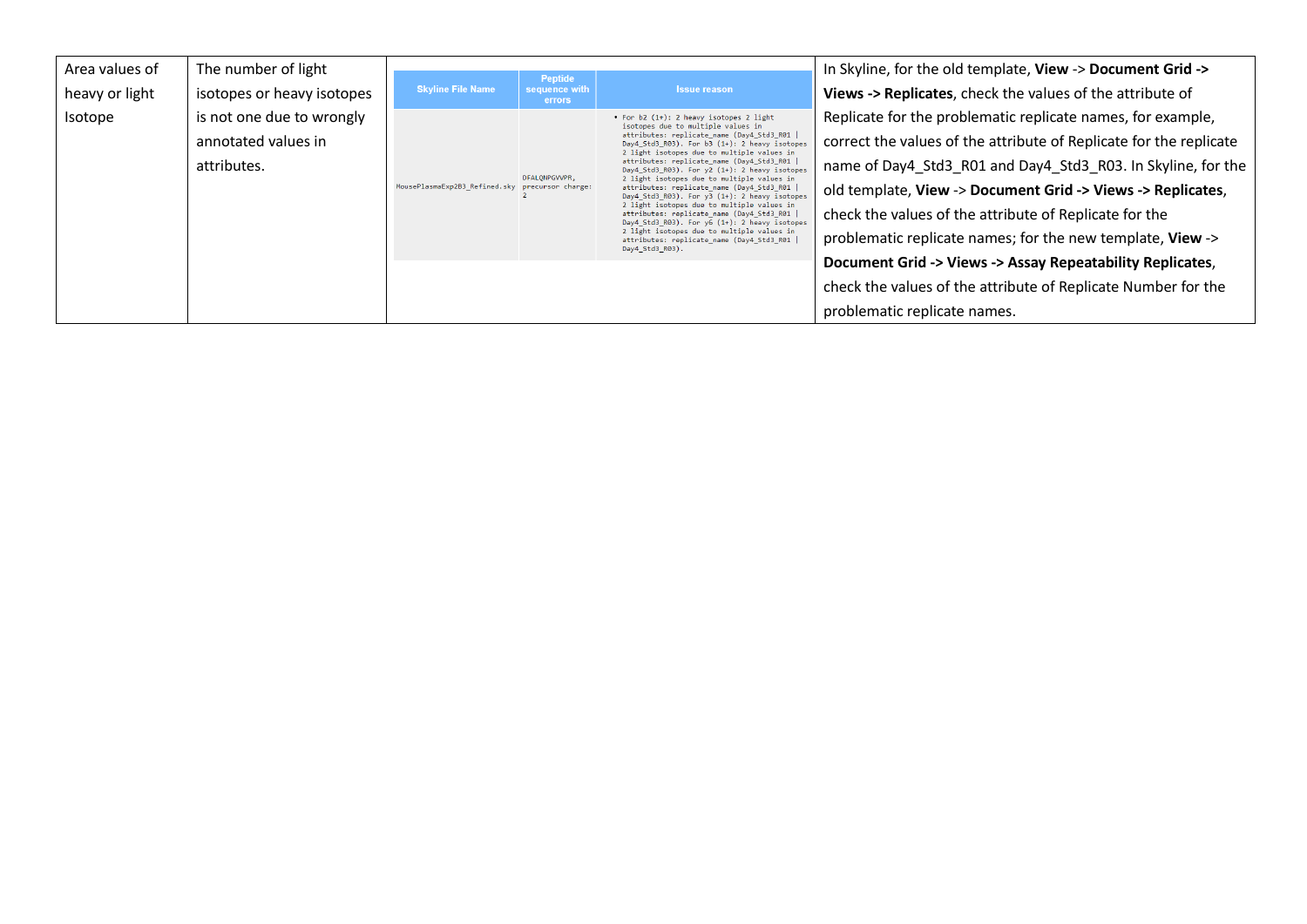| <b>Warning message</b>      | <b>Example case</b>                                                                                                                                  | Solution to the issue                                                                                                                                                                                                                                                                                                                                                                                                                                                                                                                                                                                                                                                                                                                                                                                                                                                 |
|-----------------------------|------------------------------------------------------------------------------------------------------------------------------------------------------|-----------------------------------------------------------------------------------------------------------------------------------------------------------------------------------------------------------------------------------------------------------------------------------------------------------------------------------------------------------------------------------------------------------------------------------------------------------------------------------------------------------------------------------------------------------------------------------------------------------------------------------------------------------------------------------------------------------------------------------------------------------------------------------------------------------------------------------------------------------------------|
|                             |                                                                                                                                                      |                                                                                                                                                                                                                                                                                                                                                                                                                                                                                                                                                                                                                                                                                                                                                                                                                                                                       |
| In repeatability graph, the | In the repeatability graph below, the number of fragment ions                                                                                        | Check the repeatability graph to make further decisions.                                                                                                                                                                                                                                                                                                                                                                                                                                                                                                                                                                                                                                                                                                                                                                                                              |
| number of fragment ions     | is $1 < 3$ ; the only fragment ion is: $y7(1+)$ .                                                                                                    |                                                                                                                                                                                                                                                                                                                                                                                                                                                                                                                                                                                                                                                                                                                                                                                                                                                                       |
| with both heavy and light   |                                                                                                                                                      |                                                                                                                                                                                                                                                                                                                                                                                                                                                                                                                                                                                                                                                                                                                                                                                                                                                                       |
| isotopes is less than 3.    | sum of ions                                                                                                                                          |                                                                                                                                                                                                                                                                                                                                                                                                                                                                                                                                                                                                                                                                                                                                                                                                                                                                       |
|                             |                                                                                                                                                      |                                                                                                                                                                                                                                                                                                                                                                                                                                                                                                                                                                                                                                                                                                                                                                                                                                                                       |
|                             | ě<br>₿<br>€<br>ê<br>≜<br>圓<br>頁<br>$\circ$                                                                                                           |                                                                                                                                                                                                                                                                                                                                                                                                                                                                                                                                                                                                                                                                                                                                                                                                                                                                       |
|                             |                                                                                                                                                      |                                                                                                                                                                                                                                                                                                                                                                                                                                                                                                                                                                                                                                                                                                                                                                                                                                                                       |
|                             |                                                                                                                                                      |                                                                                                                                                                                                                                                                                                                                                                                                                                                                                                                                                                                                                                                                                                                                                                                                                                                                       |
|                             | Δ<br>Δ<br>$\circ$<br>$\circ$                                                                                                                         |                                                                                                                                                                                                                                                                                                                                                                                                                                                                                                                                                                                                                                                                                                                                                                                                                                                                       |
|                             | m.                                                                                                                                                   |                                                                                                                                                                                                                                                                                                                                                                                                                                                                                                                                                                                                                                                                                                                                                                                                                                                                       |
|                             | Time (day)<br>Time (day)                                                                                                                             |                                                                                                                                                                                                                                                                                                                                                                                                                                                                                                                                                                                                                                                                                                                                                                                                                                                                       |
|                             |                                                                                                                                                      |                                                                                                                                                                                                                                                                                                                                                                                                                                                                                                                                                                                                                                                                                                                                                                                                                                                                       |
|                             |                                                                                                                                                      |                                                                                                                                                                                                                                                                                                                                                                                                                                                                                                                                                                                                                                                                                                                                                                                                                                                                       |
|                             |                                                                                                                                                      | Check the repeatability graph to make further decisions.                                                                                                                                                                                                                                                                                                                                                                                                                                                                                                                                                                                                                                                                                                                                                                                                              |
| the fragment ion, there is  |                                                                                                                                                      |                                                                                                                                                                                                                                                                                                                                                                                                                                                                                                                                                                                                                                                                                                                                                                                                                                                                       |
| no point on at least one    | ₿<br>සී<br>A                                                                                                                                         |                                                                                                                                                                                                                                                                                                                                                                                                                                                                                                                                                                                                                                                                                                                                                                                                                                                                       |
| day.                        |                                                                                                                                                      |                                                                                                                                                                                                                                                                                                                                                                                                                                                                                                                                                                                                                                                                                                                                                                                                                                                                       |
|                             | $\cdot$ Lo                                                                                                                                           |                                                                                                                                                                                                                                                                                                                                                                                                                                                                                                                                                                                                                                                                                                                                                                                                                                                                       |
|                             |                                                                                                                                                      |                                                                                                                                                                                                                                                                                                                                                                                                                                                                                                                                                                                                                                                                                                                                                                                                                                                                       |
|                             | 且<br>8<br>E.                                                                                                                                         |                                                                                                                                                                                                                                                                                                                                                                                                                                                                                                                                                                                                                                                                                                                                                                                                                                                                       |
|                             |                                                                                                                                                      |                                                                                                                                                                                                                                                                                                                                                                                                                                                                                                                                                                                                                                                                                                                                                                                                                                                                       |
|                             |                                                                                                                                                      |                                                                                                                                                                                                                                                                                                                                                                                                                                                                                                                                                                                                                                                                                                                                                                                                                                                                       |
|                             | O                                                                                                                                                    |                                                                                                                                                                                                                                                                                                                                                                                                                                                                                                                                                                                                                                                                                                                                                                                                                                                                       |
|                             | с<br>Ō.                                                                                                                                              |                                                                                                                                                                                                                                                                                                                                                                                                                                                                                                                                                                                                                                                                                                                                                                                                                                                                       |
|                             | 3<br>5<br>$\overline{2}$                                                                                                                             |                                                                                                                                                                                                                                                                                                                                                                                                                                                                                                                                                                                                                                                                                                                                                                                                                                                                       |
|                             |                                                                                                                                                      |                                                                                                                                                                                                                                                                                                                                                                                                                                                                                                                                                                                                                                                                                                                                                                                                                                                                       |
|                             |                                                                                                                                                      | Check the repeatability graph to make further decisions.                                                                                                                                                                                                                                                                                                                                                                                                                                                                                                                                                                                                                                                                                                                                                                                                              |
|                             |                                                                                                                                                      |                                                                                                                                                                                                                                                                                                                                                                                                                                                                                                                                                                                                                                                                                                                                                                                                                                                                       |
|                             |                                                                                                                                                      |                                                                                                                                                                                                                                                                                                                                                                                                                                                                                                                                                                                                                                                                                                                                                                                                                                                                       |
|                             | In repeatability graph, for<br>repeatability<br>graph,<br>In<br>fragment ion doesn't have<br>three concentrations: Hi,<br>Med, and Low on a specific | S[+80]IQDLTVTGTEPGQVSSR<br>S[+80]IQDLTVTGTEPGQVSSR<br>y7(1+)<br>o rept<br>a rep3<br>o rept<br>o rept<br>o rept<br>a rept<br>o rept<br>o rept<br>o rept<br>o rept<br>o rept<br>o rept<br>o rept<br>o rept<br>o rept<br>o rept<br>o rept<br>v - Hill in de<br>in de<br>in de<br>in de<br>in de<br>in de<br>in de<br>in de<br>in de<br>in de<br>O rep1<br><b>A</b> rep3<br><b>A</b> rep3<br><b>v</b> rep5<br><b>v</b> Hide<br><b>Med</b><br><b>b</b> Lo<br>Measured (area ratio) [log-scale]<br>ratio) [log-scale]<br>""<br>"<br>Measured (area<br>For fragment ion $y14$ (2+), there are no points on day 4.<br>SLEATD SAFDNPDYWHSR<br>y14 (2+)<br>18<br>요<br>O rep1<br><b>D</b> rep2<br><b>A</b> rep3<br><b>O</b> rep5<br><b>V</b> rep5<br><b>*</b> Med<br><b>*</b> Med<br>Measured (area ratio) [log-scale]<br>0回<br>圆<br>Δ<br>₿<br>Я<br>≜<br>ğ<br>Time (day)<br>None |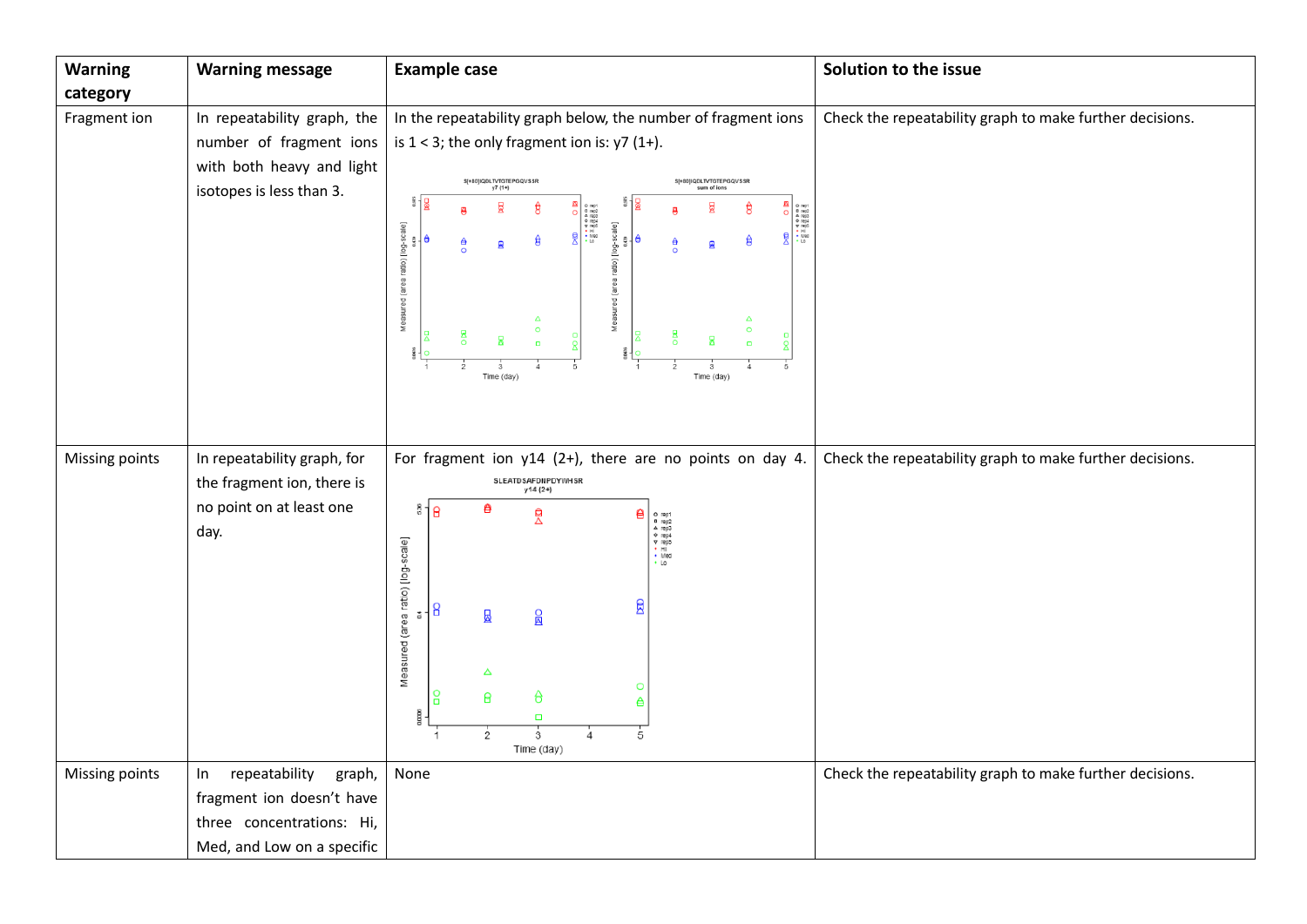|                  | day.                                                                                                                                         |                                                                                                                                                                                                                                                                                                                                                                   |                                                          |
|------------------|----------------------------------------------------------------------------------------------------------------------------------------------|-------------------------------------------------------------------------------------------------------------------------------------------------------------------------------------------------------------------------------------------------------------------------------------------------------------------------------------------------------------------|----------------------------------------------------------|
| Missing points   | repeatability<br>graph,<br>$\ln$<br>fragment ion has less than<br>3 replicates for a specific<br>concentration<br>the<br>on<br>specific day. | For fragment ion $y5(1+)$ , there are less than 3 replicates in<br>concentration(s) Hi, Lo, Med on day 1.<br>GLDARPEVTR<br>y5 (1+)<br>E80<br>酋<br>O rep1<br><b>A</b> rep3<br><b>A</b> rep3<br><b>V</b> rep5<br><b>V</b> Red<br><b>Wed</b><br>Δ<br>Measured (area ratio) [log-scale]<br>€<br>@ ⊣ €<br>Δ<br>a<br>Δ<br>₿<br>ê<br>0.0096<br>2<br>3<br>5<br>Time (day) | Check the repeatability graph to make further decisions. |
| Bad distribution | In repeatability graph, for                                                                                                                  | None                                                                                                                                                                                                                                                                                                                                                              | Check the repeatability graph to make further decisions. |
| of points        | the fragment ion, the intra-                                                                                                                 |                                                                                                                                                                                                                                                                                                                                                                   |                                                          |
|                  | assay, inter-assay or total                                                                                                                  |                                                                                                                                                                                                                                                                                                                                                                   |                                                          |
|                  | coefficient of variance is                                                                                                                   |                                                                                                                                                                                                                                                                                                                                                                   |                                                          |
|                  | larger than the threshold of                                                                                                                 |                                                                                                                                                                                                                                                                                                                                                                   |                                                          |
|                  | 0.2.                                                                                                                                         |                                                                                                                                                                                                                                                                                                                                                                   |                                                          |
| High variance    | Not of all the transition                                                                                                                    | None.                                                                                                                                                                                                                                                                                                                                                             | Check the repeatability graph to make further decisions. |
|                  | ratios of the fragment ion in                                                                                                                |                                                                                                                                                                                                                                                                                                                                                                   |                                                          |
|                  | the specific concentration                                                                                                                   |                                                                                                                                                                                                                                                                                                                                                                   |                                                          |
|                  | are within 30% of the                                                                                                                        |                                                                                                                                                                                                                                                                                                                                                                   |                                                          |
|                  | mean.                                                                                                                                        |                                                                                                                                                                                                                                                                                                                                                                   |                                                          |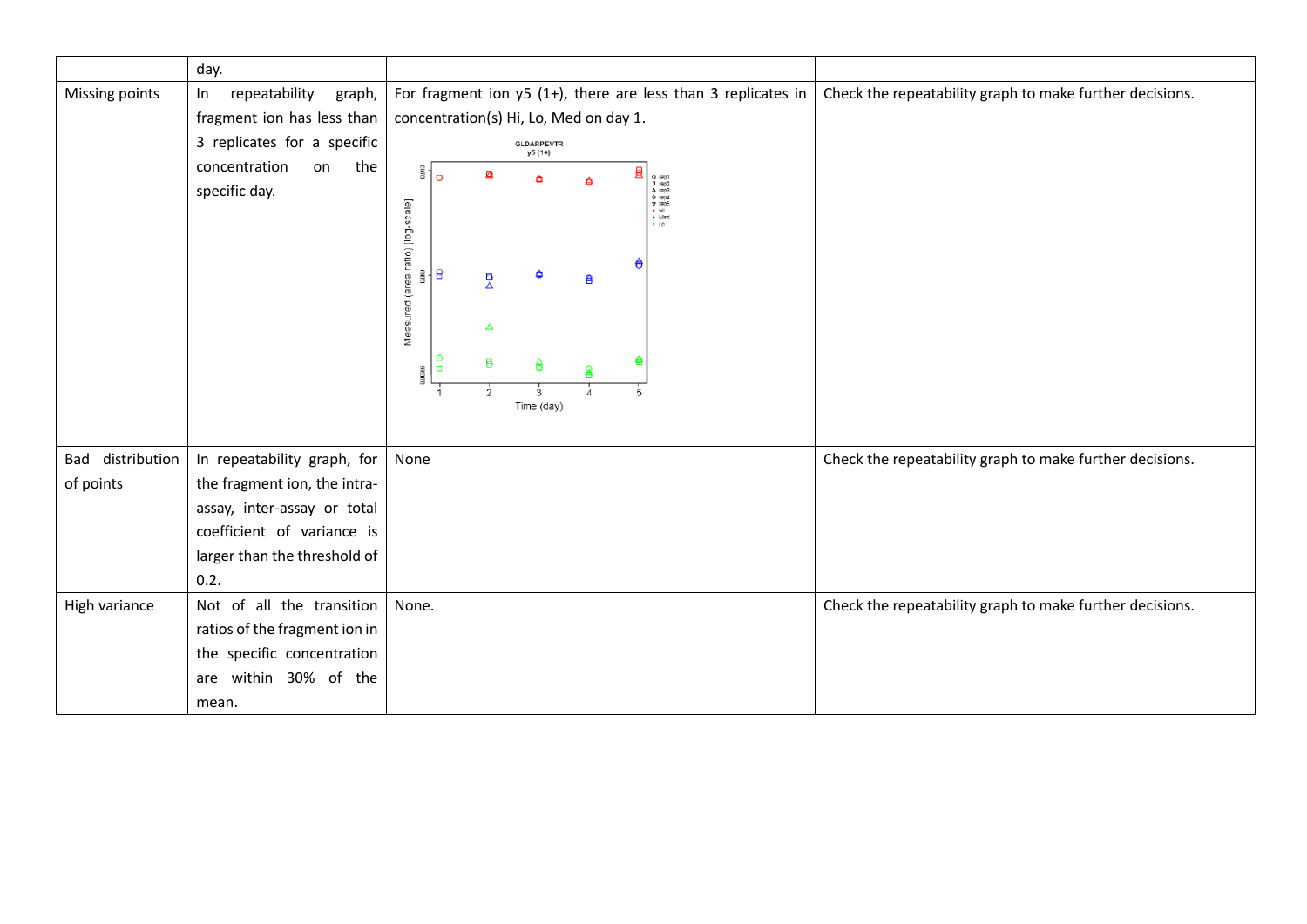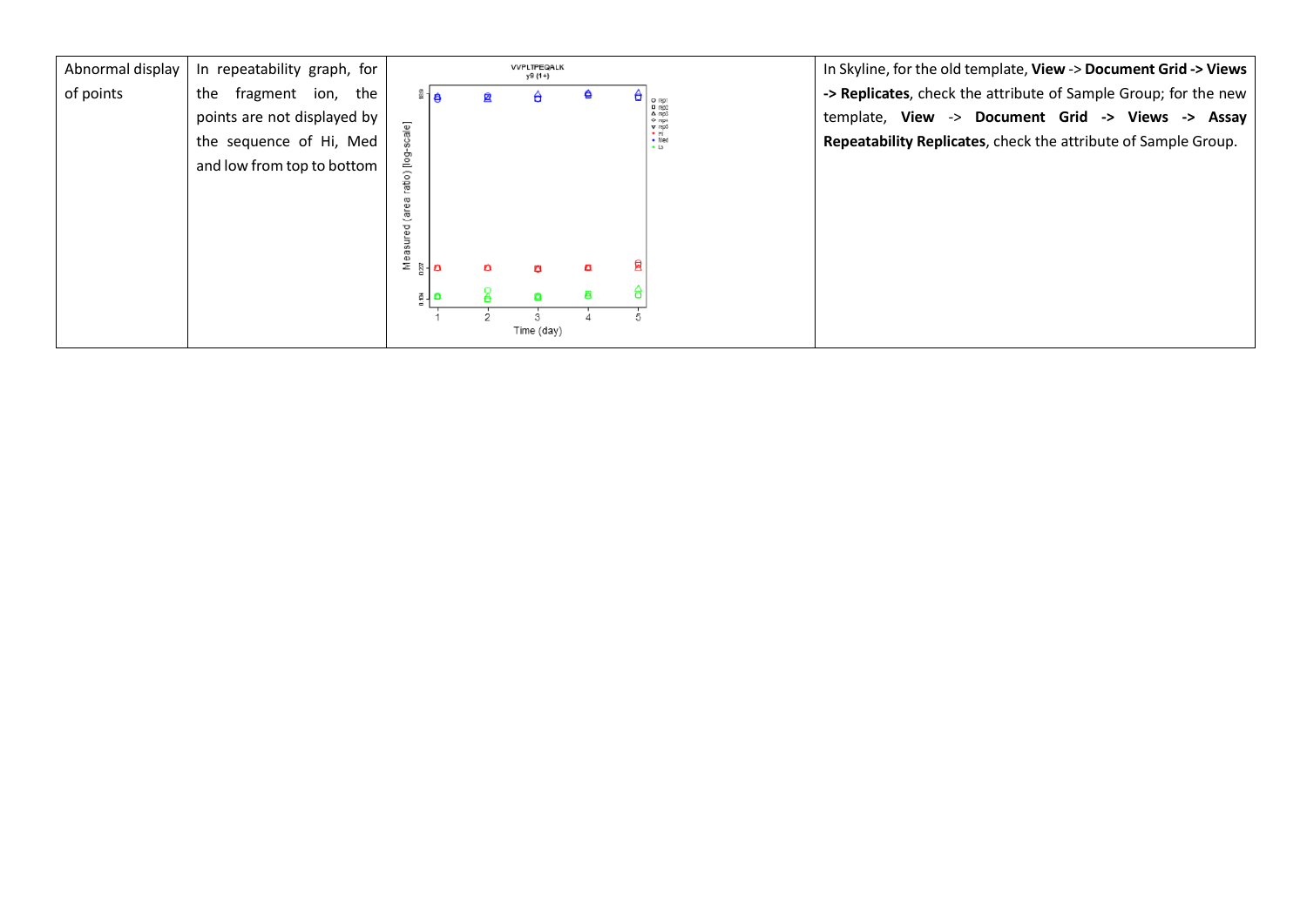# **Selectivity (Experiment 3)**

| <b>Error category</b> | <b>Error message</b>             | <b>Example case</b>                                                                                                                                                                                                                                                                                                                                                                                                                                                                        | Solution to the issue                                            |
|-----------------------|----------------------------------|--------------------------------------------------------------------------------------------------------------------------------------------------------------------------------------------------------------------------------------------------------------------------------------------------------------------------------------------------------------------------------------------------------------------------------------------------------------------------------------------|------------------------------------------------------------------|
| Internal standard     | Internal standard is set to      | <b>Internal</b>                                                                                                                                                                                                                                                                                                                                                                                                                                                                            | In Skyline, settings -> Peptide Settings -> Modifications ->     |
|                       | be none.                         | <b>Skyline File Name</b><br><b>Standard</b><br>Quality<br>Type                                                                                                                                                                                                                                                                                                                                                                                                                             | Internal standard type, set Internal standard.                   |
|                       |                                  | The internal standard in the skyline file is set to be<br>CPTAC_TemplateDoc_Exp3_Selectivity_DRAFT02.sky none<br>none. Please set it to be heavy. Errors happen for all<br>the peptides                                                                                                                                                                                                                                                                                                    |                                                                  |
|                       |                                  |                                                                                                                                                                                                                                                                                                                                                                                                                                                                                            |                                                                  |
| Internal standard     | Internal standard is             |                                                                                                                                                                                                                                                                                                                                                                                                                                                                                            | In Skyline, settings -> Peptide Settings -> Modifications ->     |
|                       | incorrect.                       | <b>Internal</b><br><b>Skyline File Name</b><br><b>Quality</b><br>Standard                                                                                                                                                                                                                                                                                                                                                                                                                  | Internal standard type, set Internal standard to be the correct  |
|                       |                                  | <b>Type</b><br>The internal standard in the skyline file is set to be                                                                                                                                                                                                                                                                                                                                                                                                                      | type.                                                            |
|                       |                                  | Batch1 Exp3 20160519 M1.sky heavy<br>heavy, while the inferred internal standard is light.<br>Errors happen for all the peptides.                                                                                                                                                                                                                                                                                                                                                          |                                                                  |
|                       |                                  |                                                                                                                                                                                                                                                                                                                                                                                                                                                                                            |                                                                  |
| Attribute             | <b>Essential attributes have</b> | None                                                                                                                                                                                                                                                                                                                                                                                                                                                                                       | In Skyline, View -> Document Grid -> Views -> Assay Selectivity  |
|                       | missing values.                  |                                                                                                                                                                                                                                                                                                                                                                                                                                                                                            | Replicates, check the corresponding attributes.                  |
|                       |                                  |                                                                                                                                                                                                                                                                                                                                                                                                                                                                                            |                                                                  |
|                       |                                  |                                                                                                                                                                                                                                                                                                                                                                                                                                                                                            |                                                                  |
|                       |                                  |                                                                                                                                                                                                                                                                                                                                                                                                                                                                                            |                                                                  |
|                       |                                  |                                                                                                                                                                                                                                                                                                                                                                                                                                                                                            |                                                                  |
| Attribute             | Essential attributes are         | None                                                                                                                                                                                                                                                                                                                                                                                                                                                                                       | In Skyline, View -> Document Grid -> Views -> Assay Selectivity  |
|                       | annotated in unqualified         |                                                                                                                                                                                                                                                                                                                                                                                                                                                                                            | Replicates, check the data types of corresponding attributes.    |
|                       | data type.                       |                                                                                                                                                                                                                                                                                                                                                                                                                                                                                            |                                                                  |
| Light and             | Both light and medium            | None                                                                                                                                                                                                                                                                                                                                                                                                                                                                                       | In Skyline, in the Targets panel, navigate to the peptide with   |
| Medium isotope        | isotope labels are found in      |                                                                                                                                                                                                                                                                                                                                                                                                                                                                                            | errors, click each fragment ion to check its isotope label type. |
|                       | the peptide with a specific      |                                                                                                                                                                                                                                                                                                                                                                                                                                                                                            |                                                                  |
|                       | charge.                          |                                                                                                                                                                                                                                                                                                                                                                                                                                                                                            |                                                                  |
| Concentration         | More than one                    | None                                                                                                                                                                                                                                                                                                                                                                                                                                                                                       | In Skyline, View -> Document Grid -> Views -> Assay Selectivity  |
|                       | concentration levels are         |                                                                                                                                                                                                                                                                                                                                                                                                                                                                                            | Replicates, check the attribute of Analyte Concentration.        |
|                       | needed.                          |                                                                                                                                                                                                                                                                                                                                                                                                                                                                                            |                                                                  |
| Area values of        | The number of light              |                                                                                                                                                                                                                                                                                                                                                                                                                                                                                            | In Skyline, View -> Document Grid -> Views -> Assay Selectivity  |
| heavy or light        | isotopes or heavy isotopes       | Peptide<br>sequence with<br><b>Skyline File Name</b><br><b>Issue reason</b>                                                                                                                                                                                                                                                                                                                                                                                                                | Replicates, check the values of the attribute of Replicate       |
| Isotope               | is not one due to wrongly        | . For yS (1+): 2 heavy isotopes 2 light isotopes due to wrongly annotated values is<br>attributes: replicate, analyte concentration or sample group. For y6 (1+): 2 heav<br>successed. Telestates, energy to enoughly amoutated values in attributes: replicate<br>analyte concentration or sample group. For y8 (1+): 2 heavy isotopes 2 light isotope<br>due to wrongly annotated values in attributes: replic<br><b>LDOPGNLPGSNR</b><br>CPTAC TemplateDoc Exp3 Selectivity DRAFT02 2019 | Number, Analyte Concentration and Exp3 SampleGroup.              |
|                       | annotated values in              | owe co wrongsy annotated values in attributes: replicate, analyte concentration or sample proces. For $j0$ (1+): Jeavy letters in all the interspect to the values in extrapolation of values in extrapolation of the state o<br>precursor<br>charge: 2<br>11-20 16-51-53.sky.zip                                                                                                                                                                                                          |                                                                  |
|                       | attributes.                      |                                                                                                                                                                                                                                                                                                                                                                                                                                                                                            |                                                                  |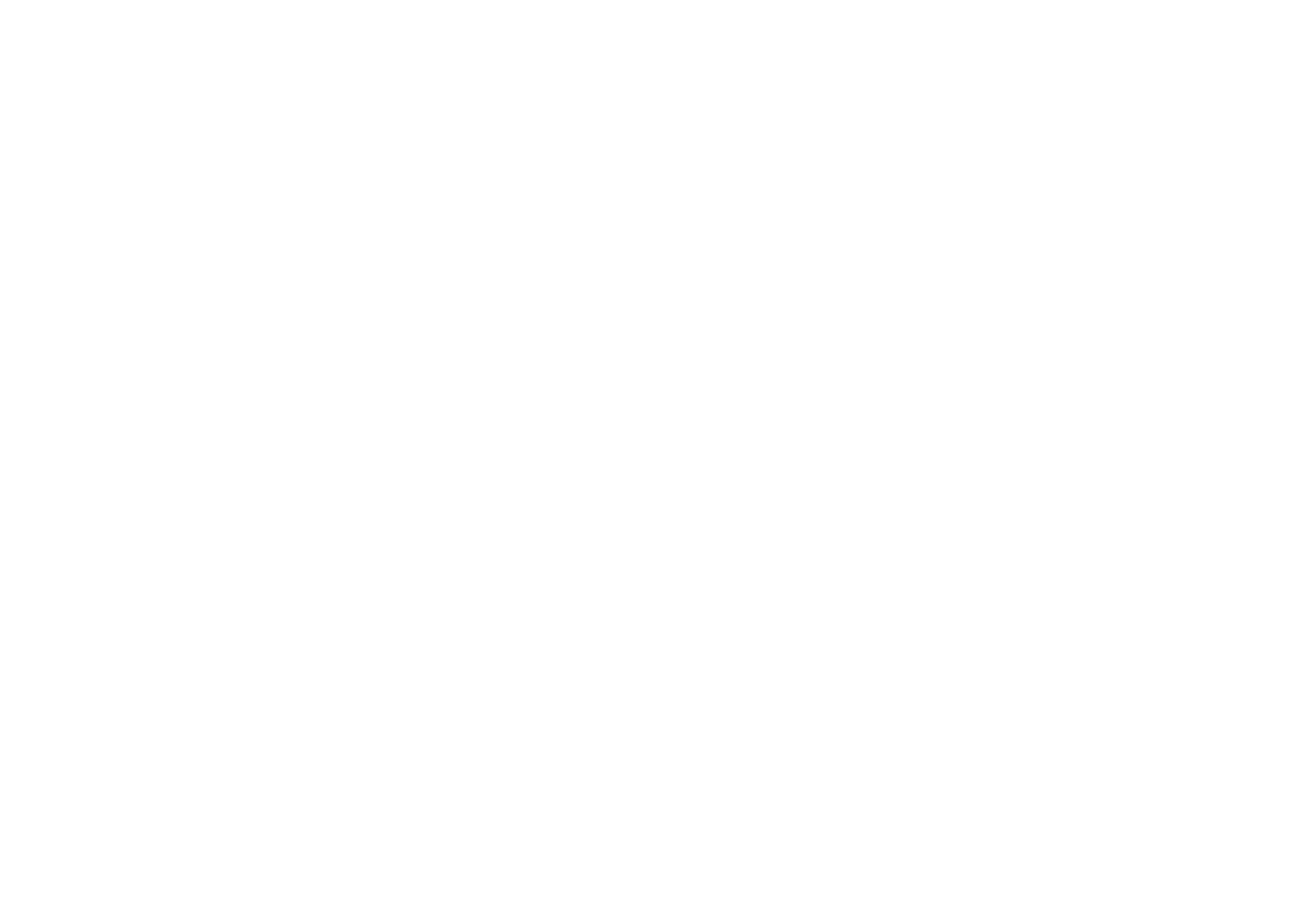| <b>Warning</b>     | <b>Warning message</b>       | <b>Example case</b>                                                | Solution to the issue                                           |
|--------------------|------------------------------|--------------------------------------------------------------------|-----------------------------------------------------------------|
| category           |                              |                                                                    |                                                                 |
| Fragment ion       | The number of fragment       | None                                                               | Check the selectivity graph to make further decisions.          |
|                    | ions is less than 3.         |                                                                    |                                                                 |
|                    |                              |                                                                    |                                                                 |
| Sample group       | The number of sample         | None                                                               | Check the selectivity graph to make further decisions.          |
|                    | group is less than 6.        |                                                                    |                                                                 |
|                    |                              |                                                                    |                                                                 |
| Bad<br>linear      | The coefficient of variance  | None                                                               | Check the selectivity graph to make further decisions.          |
| regression fit     | of slopes of the fragment    |                                                                    |                                                                 |
|                    | ion is larger than 0.5.      |                                                                    |                                                                 |
| <b>Bad linear</b>  | The fit of the linear        |                                                                    | Check the selectivity graph to make further decisions.          |
| regression fitting | regression model is poor     | None                                                               |                                                                 |
|                    | due to $R^2$ < 0.5 for some  |                                                                    |                                                                 |
|                    | fragment ions in the         |                                                                    |                                                                 |
|                    | significance test for linear |                                                                    |                                                                 |
|                    | regression.                  |                                                                    |                                                                 |
| <b>Bad linear</b>  | The RMSE of intercepts at    | For fragment ion of $y6(1+)$ , the RMSE of intercepts at y axis of | Check the area values for the fragment ion $y6(1+)$ in Skyline. |
| regression fitting | y axis of the fit lines is   | is $1.008 > 1$ .                                                   |                                                                 |
|                    | larger than 1.0.             |                                                                    |                                                                 |
|                    |                              | VLILAYAVC[+57]R<br>y6 (1+)                                         |                                                                 |
|                    |                              |                                                                    |                                                                 |
|                    |                              |                                                                    |                                                                 |
|                    |                              |                                                                    |                                                                 |
|                    |                              | $\bullet$ 2                                                        |                                                                 |
|                    |                              |                                                                    |                                                                 |
|                    |                              | Measured (area ratio) [linear scale]                               |                                                                 |
|                    |                              |                                                                    |                                                                 |
|                    |                              | 0.00<br>0.25<br>0.75<br>1.00<br>0.50                               |                                                                 |
|                    |                              | Spike-in level                                                     |                                                                 |
|                    |                              |                                                                    |                                                                 |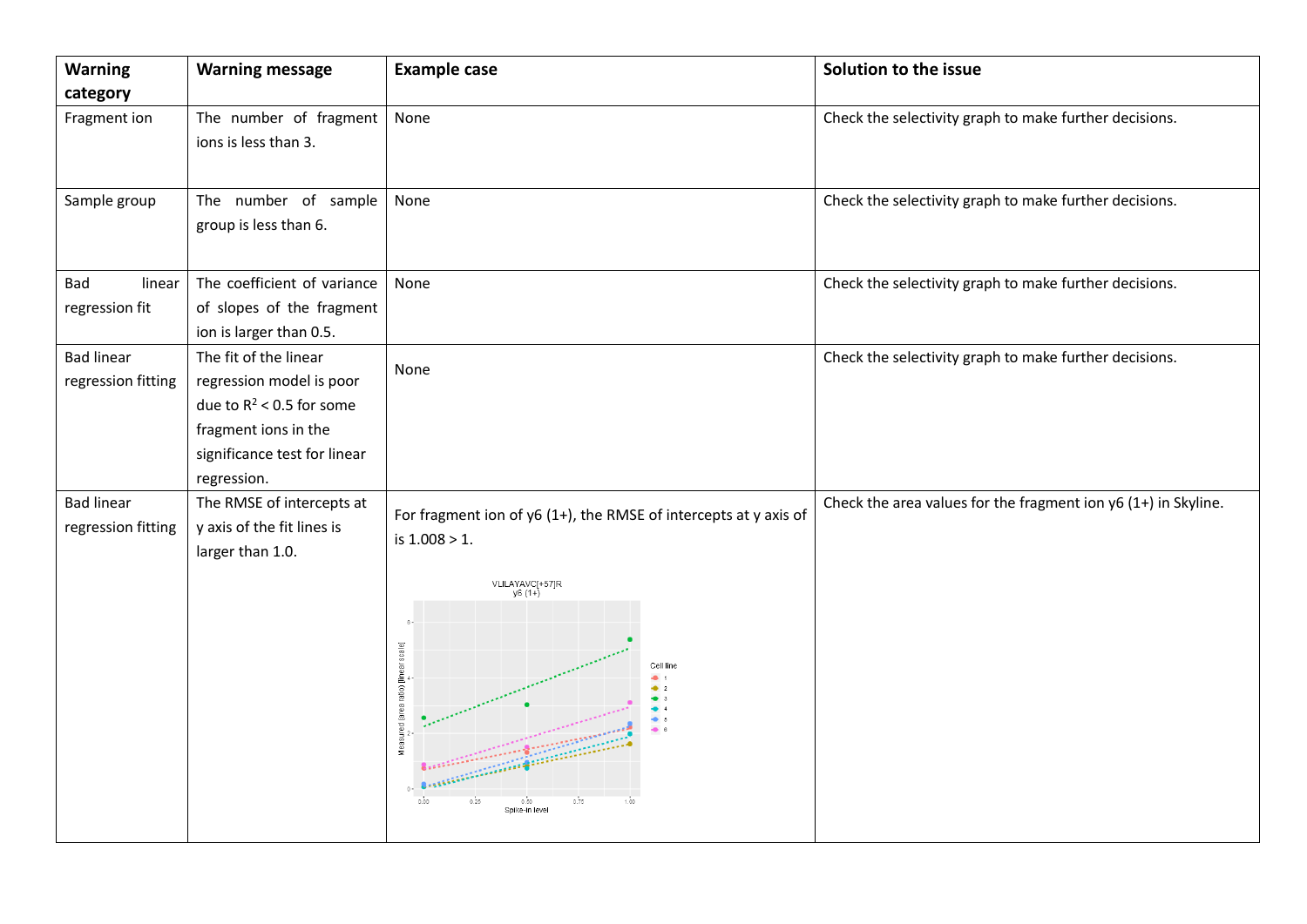| High variance | Not all of the area ratios of |      | Check the area values for the fragment ion in Skyline. |
|---------------|-------------------------------|------|--------------------------------------------------------|
|               | the fragment ion in the       | None |                                                        |
|               | non-blank spike level are     |      |                                                        |
|               | within 30% of the mean.       |      |                                                        |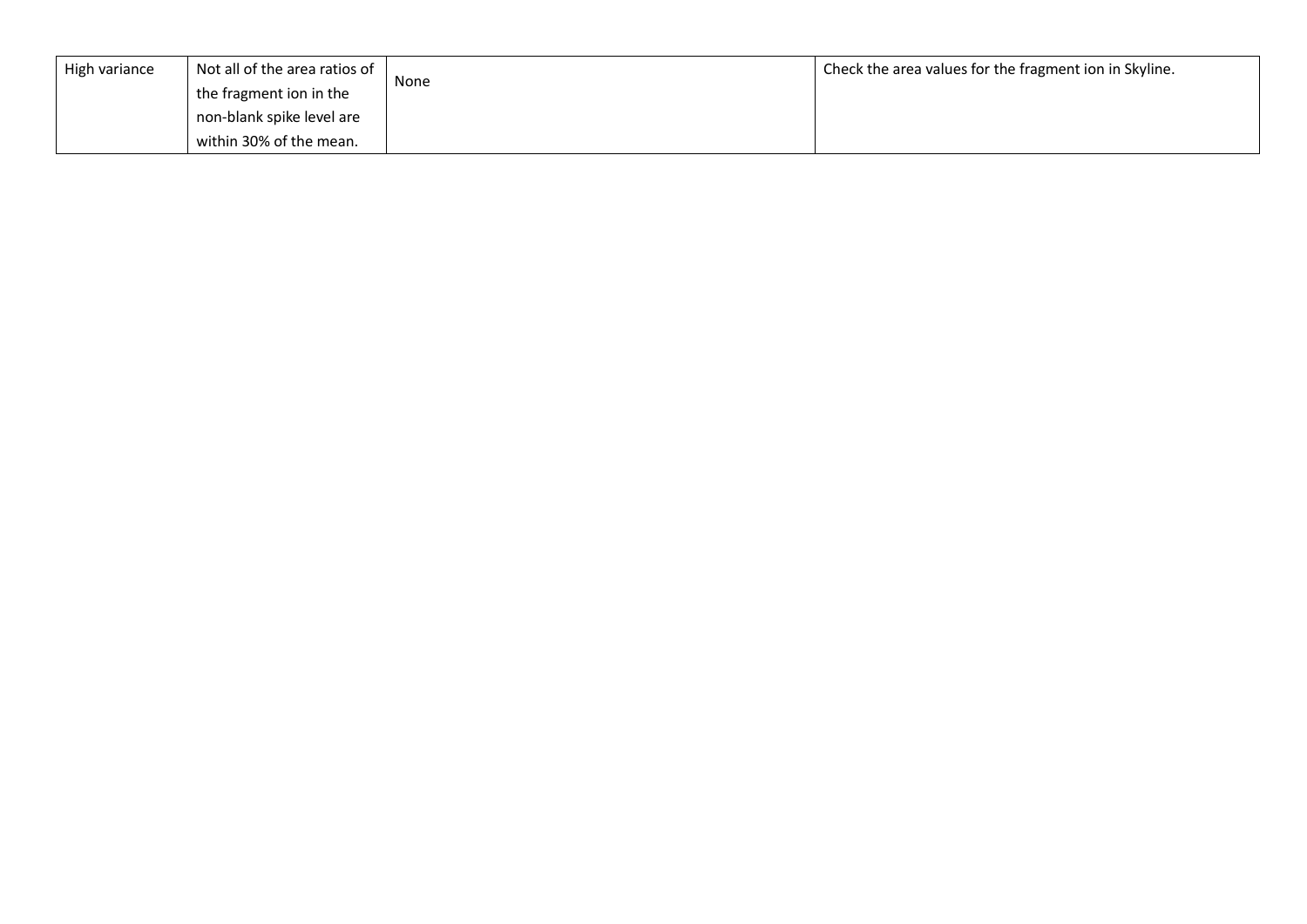# **Stability (Experiment 4)**

| <b>Error category</b> | <b>Error message</b>        | <b>Example case</b>                                                                                |                         |                                         |                                                                                                                                                                                                                                                                         | Solution to the issue                                             |
|-----------------------|-----------------------------|----------------------------------------------------------------------------------------------------|-------------------------|-----------------------------------------|-------------------------------------------------------------------------------------------------------------------------------------------------------------------------------------------------------------------------------------------------------------------------|-------------------------------------------------------------------|
| Internal standard     | Internal standard is set to |                                                                                                    | <b>Internal</b>         |                                         |                                                                                                                                                                                                                                                                         | In Skyline, settings -> Peptide Settings -> Modifications ->      |
|                       | be none.                    | <b>Skyline File Name</b>                                                                           | <b>Standard</b><br>Type |                                         | <b>Quality</b>                                                                                                                                                                                                                                                          | Internal standard type, set Internal standard.                    |
|                       |                             | CPTAC_TemplateDoc_Exp4_Stability_DRAFT02_2020-<br>01-06_16-35-35.sky.zip                           | none                    | the peptides                            | The internal standard in the skyline file is set to be<br>none. Please set it to be heavy. Errors happen for all                                                                                                                                                        |                                                                   |
|                       |                             |                                                                                                    |                         |                                         |                                                                                                                                                                                                                                                                         |                                                                   |
| Attribute             | Essential attributes have   |                                                                                                    |                         | <b>Peptide</b>                          |                                                                                                                                                                                                                                                                         | 1. In Skyline, View -> Document Grid -> Views -> Assay Stability  |
|                       | missing values.             | <b>Skyline File Name</b>                                                                           |                         | sequence with<br>errors                 | <b>Issue reason</b>                                                                                                                                                                                                                                                     | Replicates, check the corresponding attributes.                   |
|                       |                             | CPTAC_TemplateDoc_Exp4_Stability_DRAFT02_2020<br>01-09_10-45-35.sky.zip                            |                         | LDQPGNLPGSNR,<br>precursor<br>charge: 2 | • Essential attribute(s)<br>has (have) missing<br>values, including<br>ReplicateNumber.                                                                                                                                                                                 |                                                                   |
|                       |                             |                                                                                                    |                         |                                         |                                                                                                                                                                                                                                                                         |                                                                   |
| Attribute             | Essential attributes are    | None                                                                                               |                         |                                         |                                                                                                                                                                                                                                                                         | In Skyline, View -> Document Grid -> Views -> Assay Stability     |
|                       | annotated in unqualified    |                                                                                                    |                         |                                         |                                                                                                                                                                                                                                                                         | Replicates, check the data types of corresponding attributes.     |
|                       | data type.                  |                                                                                                    |                         |                                         |                                                                                                                                                                                                                                                                         |                                                                   |
| Attribute             | Incorrect annotations in    | None                                                                                               |                         |                                         |                                                                                                                                                                                                                                                                         | In Skyline, View -> Document Grid -> Views -> Assay Stability     |
|                       | the attribute of Exp4       |                                                                                                    |                         |                                         |                                                                                                                                                                                                                                                                         | Replicates, check the corresponding attributes.                   |
|                       | Sample Group or Freeze      |                                                                                                    |                         |                                         |                                                                                                                                                                                                                                                                         |                                                                   |
|                       | Thaw Cycles.                |                                                                                                    |                         |                                         |                                                                                                                                                                                                                                                                         |                                                                   |
| Light and             | Both light and medium       | None                                                                                               |                         |                                         |                                                                                                                                                                                                                                                                         | In Skyline, in the Targets panel, navigate to the peptide with    |
| Medium isotope        | isotope labels are found in |                                                                                                    |                         |                                         |                                                                                                                                                                                                                                                                         | errors, click each fragment ion to check its isotope label type.  |
|                       | the peptide with a specific |                                                                                                    |                         |                                         |                                                                                                                                                                                                                                                                         |                                                                   |
|                       | charge.                     |                                                                                                    |                         |                                         |                                                                                                                                                                                                                                                                         |                                                                   |
| Area values of        | The number of light         |                                                                                                    | Peptide                 |                                         |                                                                                                                                                                                                                                                                         | In Skyline, View -> Document Grid -> Views -> Assay Stability     |
| heavy or light        | isotopes or heavy isotopes  | <b>Skyline File Name</b>                                                                           | quence wit<br>errors    |                                         | <b>Issue reason</b>                                                                                                                                                                                                                                                     | <b>Replicates, check the values of the attribute of Replicate</b> |
| Isotope               | is not one due to wrongly   |                                                                                                    |                         |                                         | . For y5 (1+): 2 heavy isotopes 2 light isotopes due to wrongly<br>annotated values in attributes: replicate number, time or sampl<br>group. For y6 (1+): 2 heavy isotopes 2 light isotopes due to<br>wrongly annotated values in attributes: replicate number, time or | Number, Time, Time Units and Exp4 SampleGroup.                    |
|                       | annotated values in         | CPTAC_TemplateDoc_Exp4_Stability_DRAFT02_2020-<br>precursor<br>01-16 10-45-35.sky.zip<br>change: 2 | LDOPGNLPGSNR,           |                                         | sample group. For y8 (1+): 2 heavy isotopes 2 light isotopes due<br>to wrongly annotated values in attributes: replicate number, time<br>or sample group. For y9 (1+): 2 heavy isotopes 2 light isotopes                                                                |                                                                   |
|                       | attributes.                 |                                                                                                    |                         | number, time or sample group.           | due to wrongly annotated values in attributes: replicate number,<br>time or sample group. For y9 (2+): 2 heavy isotopes 2 light<br>isotopes due to wrongly annotated values in attributes: replicate                                                                    |                                                                   |
|                       |                             |                                                                                                    |                         |                                         |                                                                                                                                                                                                                                                                         |                                                                   |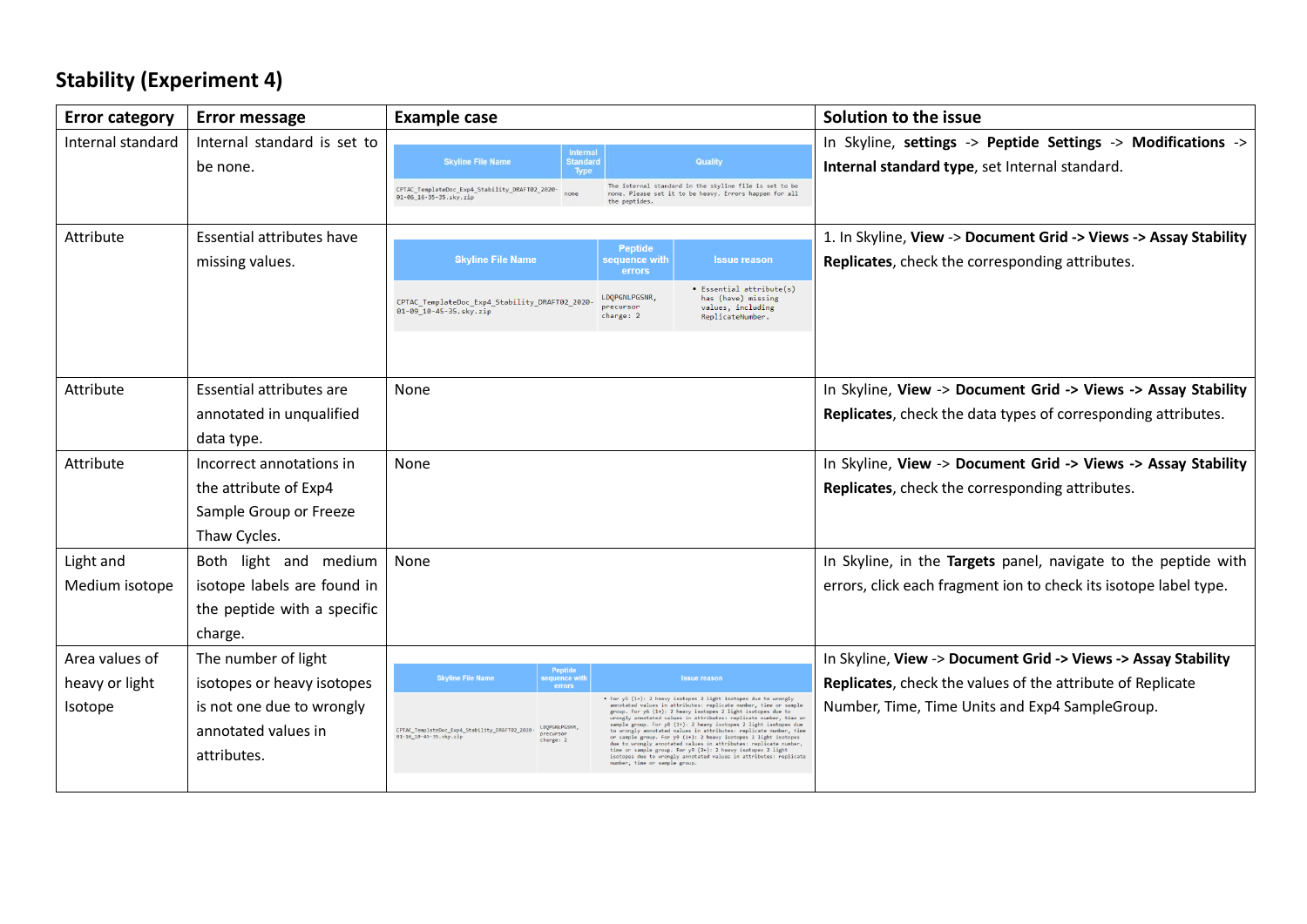| <b>Warning</b>                               | <b>Warning message</b>                                                  | <b>Example case</b>                                                                                                                                                                                                                          | Solution to the issue                                         |
|----------------------------------------------|-------------------------------------------------------------------------|----------------------------------------------------------------------------------------------------------------------------------------------------------------------------------------------------------------------------------------------|---------------------------------------------------------------|
| category                                     |                                                                         |                                                                                                                                                                                                                                              |                                                               |
| Attribute                                    | Attributes of Time or Time                                              | None                                                                                                                                                                                                                                         | In Skyline, View -> Document Grid -> Views -> Assay Stability |
|                                              | Units have missing values.                                              |                                                                                                                                                                                                                                              | Replicates, check the corresponding attributes.               |
| Sample storage<br>conditions<br>and<br>times | The number of sample<br>storage conditions and<br>times is less than 6. | GTFC[+57]SFDTPDDSIR<br>y10 (1+)<br>P-value from ANOVA: 0.94<br>a ratio) [log-scale]<br>a.c. o.o.<br>a.c. o.o. .<br>Measured (area n<br>easured (area n<br>a<br>Condition (time)                                                              | Check the stability graph to make further decisions.          |
| Replicate<br>Number                          | The number of replicate is<br>less than 2.                              | None                                                                                                                                                                                                                                         | Check the stability graph to make further decisions.          |
| Significant<br>changes<br>observed           | The ANOVA p value is less<br>than 0.05.                                 | VGFLPSAGK<br>y7 (1+)<br>P-value from ANOVA: 0.0046<br>Condition<br>scale]<br>· Control<br>FTx2<br>ratio) [log-s<br>Autosa<br>· Froze<br>Replicate<br>$\frac{1}{2}$<br>$\blacksquare$ 3<br>Mea<br>$+ 4$<br>85<br>$0.05 -$<br>Condition (time) | Check the stability graph to make further decisions.          |
| Bad distribution<br>of points                | In stability table, for the<br>fragment ion under the                   | None                                                                                                                                                                                                                                         | Check the stability table to make further decisions.          |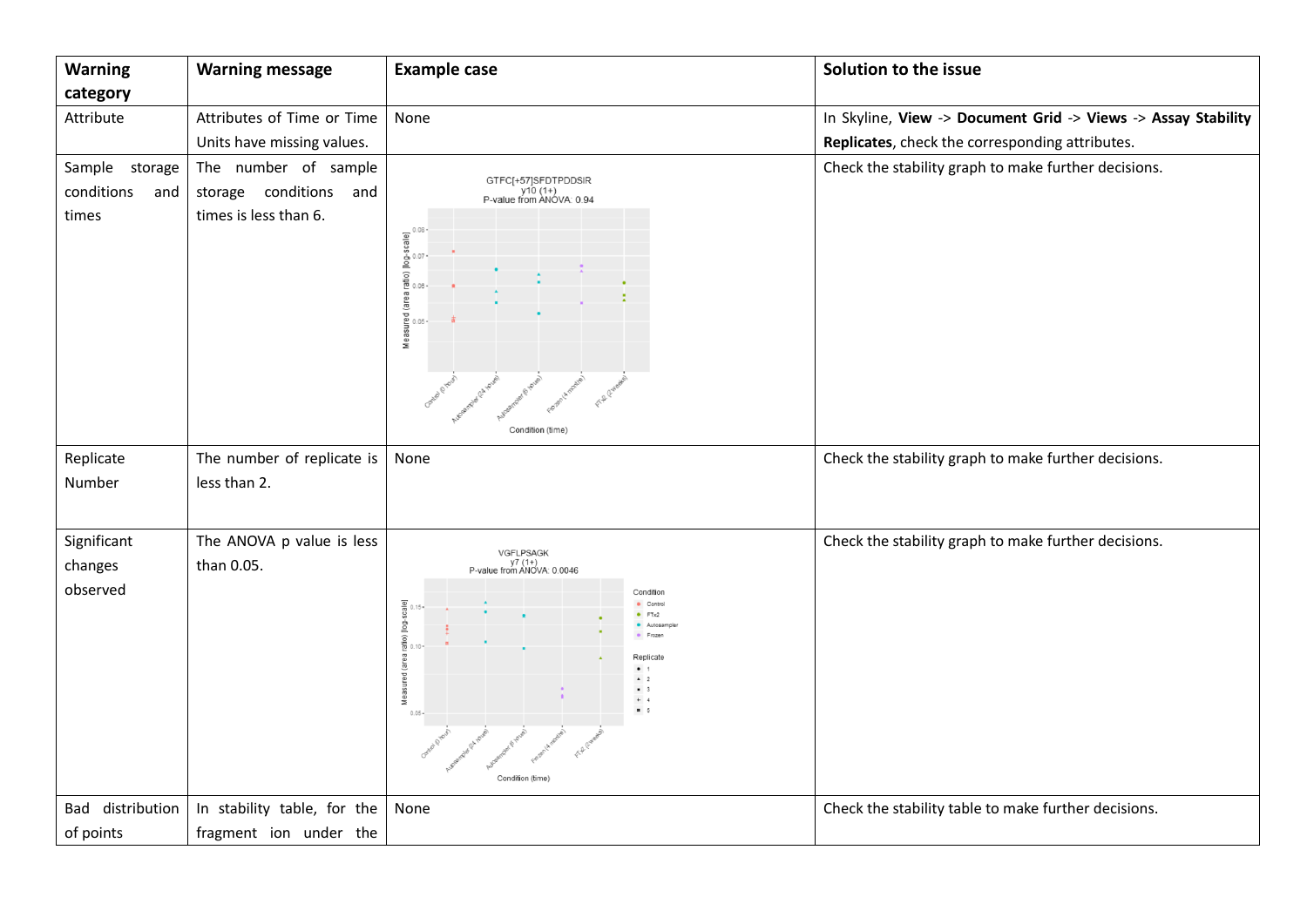|                         | condition, the<br>storage    |      |                                                      |
|-------------------------|------------------------------|------|------------------------------------------------------|
|                         | intra-assay of variance is   |      |                                                      |
|                         | larger than the threshold of |      |                                                      |
|                         | 0.2.                         |      |                                                      |
| <b>Bad distribution</b> | In stability table, for the  |      | Check the stability table to make further decisions. |
| of points               | fragment ion, according to   | None |                                                      |
|                         | time zero analysis, the      |      |                                                      |
|                         | RMSE(s) is larger than the   |      |                                                      |
|                         | threshold of 0.2.            |      |                                                      |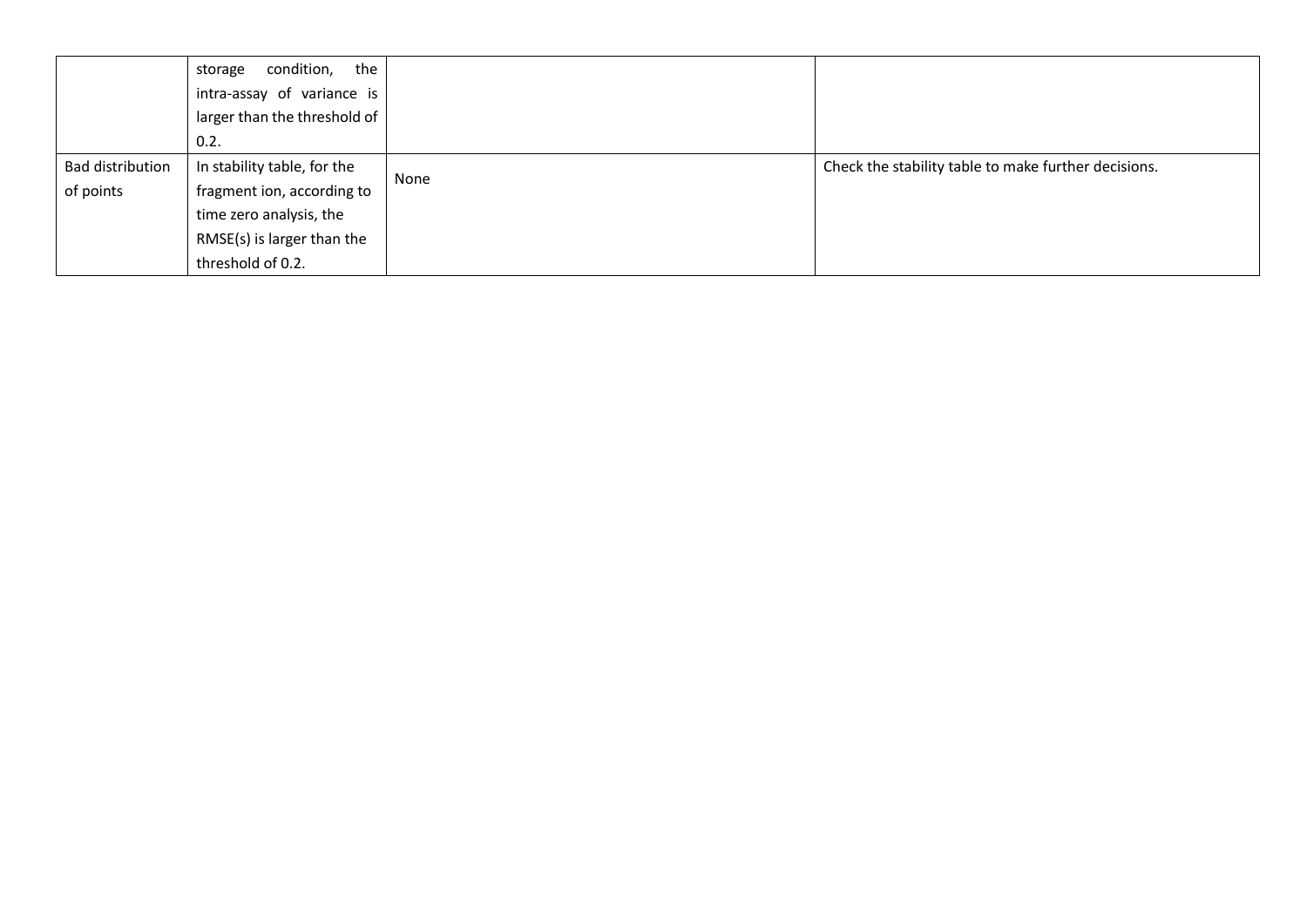# **Endogenous (Experiment 5)**

| <b>Error category</b>                       | <b>Error message</b>                                                                                                 | <b>Example case</b>                                                                                                                                                                                                                                                                                                                                                           | Solution to the issue                                                                                                                                               |
|---------------------------------------------|----------------------------------------------------------------------------------------------------------------------|-------------------------------------------------------------------------------------------------------------------------------------------------------------------------------------------------------------------------------------------------------------------------------------------------------------------------------------------------------------------------------|---------------------------------------------------------------------------------------------------------------------------------------------------------------------|
| Internal standard                           | Internal standard is set to<br>be none.                                                                              | <b>Internal</b><br><b>Skyline File Name</b><br><b>Standard</b><br><b>Quality</b><br><b>Type</b><br>CPTAC_TemplateDoc_Exp5_Reproducibility_DRAFT01_2020-<br>The internal standard in the skyline file is set to be none.<br>none<br>03-26_09-58-55.sky.zip<br>Errors happen for all the peptides.                                                                              | In Skyline, settings -> Peptide Settings -> Modifications -><br>Internal standard type, set Internal standard.                                                      |
| Attribute                                   | Essential attributes have<br>missing values.                                                                         | <b>Peptide sequence</b><br><b>Skyline File Name</b><br><b>Issue reason</b><br>with errors<br>• Essential attribute(s) has (have) missing<br>values, including Day.<br>CPTAC_TemplateDoc_Exp5_Reproducibility_DRAFT01_2020-<br>LDOPGNLPGSNR,<br>03-25_09-58-55.sky.zip<br>• Essential attribute(s) has (have) missing<br>precursor charge: 2<br>values, including SampleGroup. | In Skyline, View -> Document Grid -> Views -> Assay<br><b>Endogenous Replicates, check the corresponding attributes.</b>                                            |
| Attribute                                   | Essential attributes are<br>annotated in unqualified<br>data type.                                                   | None                                                                                                                                                                                                                                                                                                                                                                          | In Skyline, View -> Document Grid -> Views -> Assay<br><b>Endogenous Replicates, check the data types of corresponding</b><br>attributes.                           |
| Light and<br>Medium isotope                 | Both light and medium<br>isotope labels are found in<br>the peptide with a specific<br>charge.                       | None                                                                                                                                                                                                                                                                                                                                                                          | In Skyline, in the Targets panel, navigate to the peptide with<br>errors, click each fragment ion to check its isotope label type.                                  |
| Area values of<br>heavy or light<br>Isotope | The number of light<br>isotopes or heavy isotopes<br>is not one due to wrongly<br>annotated values in<br>attributes. | None                                                                                                                                                                                                                                                                                                                                                                          | In Skyline, View -> Document Grid -> Views -> Assay<br><b>Endogenous Replicates,</b> check the values of the attribute of<br>Replicate Number, Day and SampleGroup. |